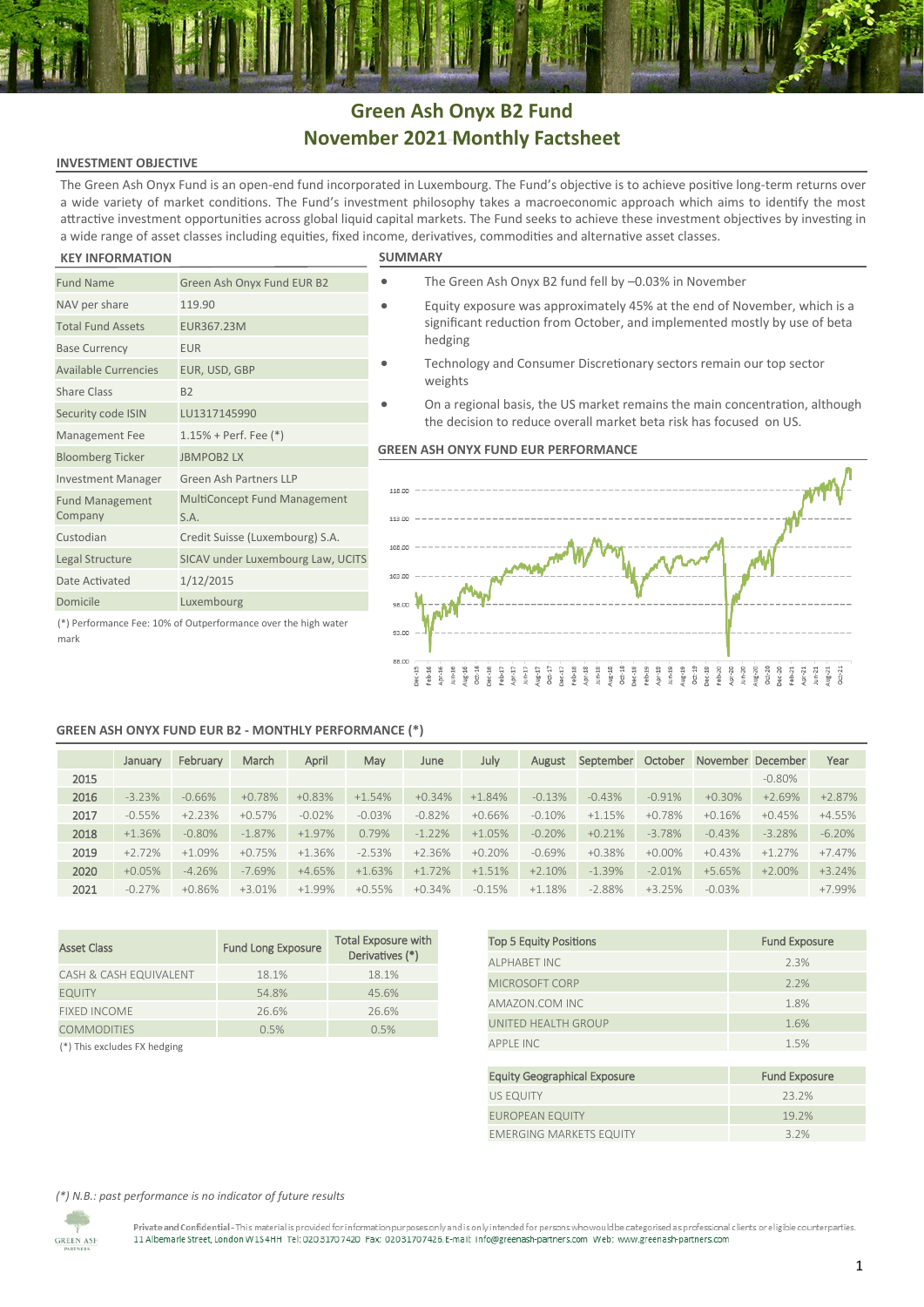## **Green Ash Onyx B2 Fund November 2021 Monthly Factsheet**

### **FUND UPDATE AND OUTLOOK**

As economic data releases have increased uncertainty over the macro outlook, particularly for inflation, US real rates remained deeply in negative territory supporting risk asset prices. However, yield curves flattened too. The arguments underpinning central bank policies of low rates were eroded by the inflation releases and the narrative of tight labour markets / wage increases, moving the front end higher in the US yield curve. This combined with a more mixed growth outlook caused by the lingering effects of supply side bottlenecks/COVID related news flows lowered the far end of the curve.

The FED formalised the end of its bond buying program and signalled an increased focus on inflation. Elsewhere the Reserve Bank of Australia decided to abandon its policy of yield curve control and the Bank of Canada decided to abandon its bond purchase policy. The ECB and the Bank of Japan seem now to remain the most committed central banks to ultra low interest rates policies, although an increased BTP/ Bund spread seems to indicate markets are not fully convinced. A standout remains China, where authorities seem now set to shift from regulatory tightening to expansionary monetary and fiscal policies, focussing investors interest in the region.

On the geopolitical front, tensions emerged again between Ukraine and Russia, raising the spectre of renewed instability in the area. At a micro level, the still abundant liquidity in markets was reflected in record breaking IPOs, though it is also worth noting that large portions of the most aggressively valued sectors performed very poorly across the whole month. Elsewhere, General Electric, Toshiba and Johnson & Johnson all announced spin offs, signalling the decreasing popularity of the conglomerate model.

The Dollar Index advanced almost 2% over the month, while brent was off by more than 16%. Global Equity indices generally corrected although with great dispersion (e.g. the EURO STOXX 50 and the MSCI EM were off more than 4% while the NASDAQ100 was up 1.8%). From a sectorial point of view Technology continues to show great resiliency, while the recent COVID variant news flow acted as a headwind to Financials and Energy stocks. Volatility increased sharply at the back end of the month.

Against this backdrop the Green Ash Onyx B2 lost -0.03% over the month.

Once again positive contribution to the portfolio performance came from Information Technology stocks, in particular Nvidia, AMD, Apple and KLA Corporation shares were strong across the month. Travel & Leisure stocks were generally a headwind to performance (Booking, Disney and Easyjet, the latter which we cut during the month). Mining stocks were relatively firm and remain attractive considering the potential for a stronger macro outlook in China.

Equity exposure in the portfolio has been reduced progressively throughout the month, and quite decisively to 45% with the emergence of the Omicron variant newsflow using future contracts. Information Technology and Consumer Discretionary sectors remain the most represented in the portfolio, while the US is the preferred region.

Going forward we continue to see upside in risk assets supported by a recovering economy and financial conditions remaining easy, but we are wary that the US inflation outlook is now critically important in terms of its impact on monetary policy. Low real rates and high breakeven rates have been supportive of risk assets until now, but a FED perceived as behind the curve of events may introduce significant levels of volatility in the market, especially in high multiple growth stocks. We feel comfortable with the current exposure to equities (45%) and will focus on maintaining a balanced book, while closely following the trajectory of inflation expectations, the potential for further supply chain disruption impact on earnings and the rates policy debate.

**Onyx Fund Equity Sector Exposure (Net)**









Private and Confidential - This material is provided for information purposes only and is only intended for persons who would be categorised as professional clients or eligible counterparties. 11 Albemarle Street London W1S4HH Tel: 020 3170 7420 Fax: 020 3170 7426 E-mail: info@greenash-partners.com Web: www.greenash-partners.com